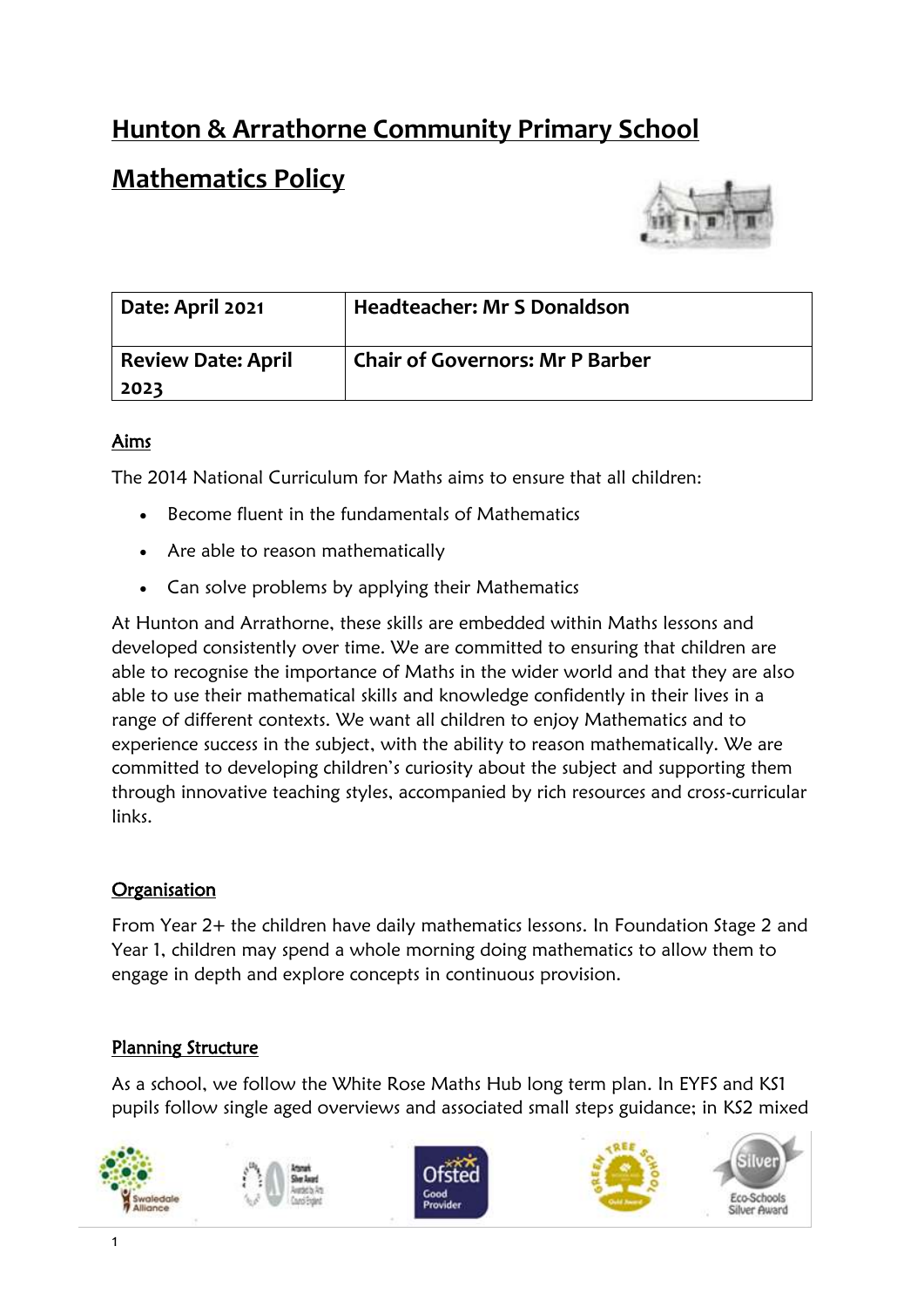age plans are followed. Although teachers use the White Rose plans to sequence lessons appropriately we are committed to ensuring children receive a wide diet of mathematics tasks and therefore activities will not be exclusively from the White Rose resources.

It may be appropriate, for example at the beginning of the unit, to spend one session investigating concrete representations. Likewise, at the end of the unit the teacher may choose to spend a session entirely on the application of reasoning.

In addition to the White Rose overviews, we also have bespoke progression documents for calculations and mental calculations. When teaching these aspects, teachers refer to these. Likewise, in rapid recall work these follow the basis of our plans.

### Lesson Structure

The first lesson in each teaching sequence should allow the children to explore concrete representations at a level which is appropriately challenging for them.

#### Active Counting (5 minutes)

Each class has between 5-10 minutes rapid recall of counting per day – this could include key number bonds, multiplication tables or other curriculum related tasks.

#### Rapid Recall (5 minutes)

Rapid recall sessions should last 10 minutes and provide the pupils with opportunities to recap and revisit key skills – these should have a focus on progression in calculations and mental calculations although should not be exclusively limited to this. In KS2 pupils use A3 paper to share their workings and calculations, although squared whiteboards should also be used.

### Teach It #1

High quality teacher modelling should include concrete, pictorial and abstract representations with the adult or adults modelling clearly initially.

#### Teach It #2

Utilise the 'I do' / 'You do' approach so the children apply what they have learnt during teacher modelling. This could be on whiteboards or within books – it may come from a variety of resources such as White Rose, teacher made resources etc.

### Twist It #1

The objective is presented in a different way (varied fluency) and modelled clearly once again by the teacher.

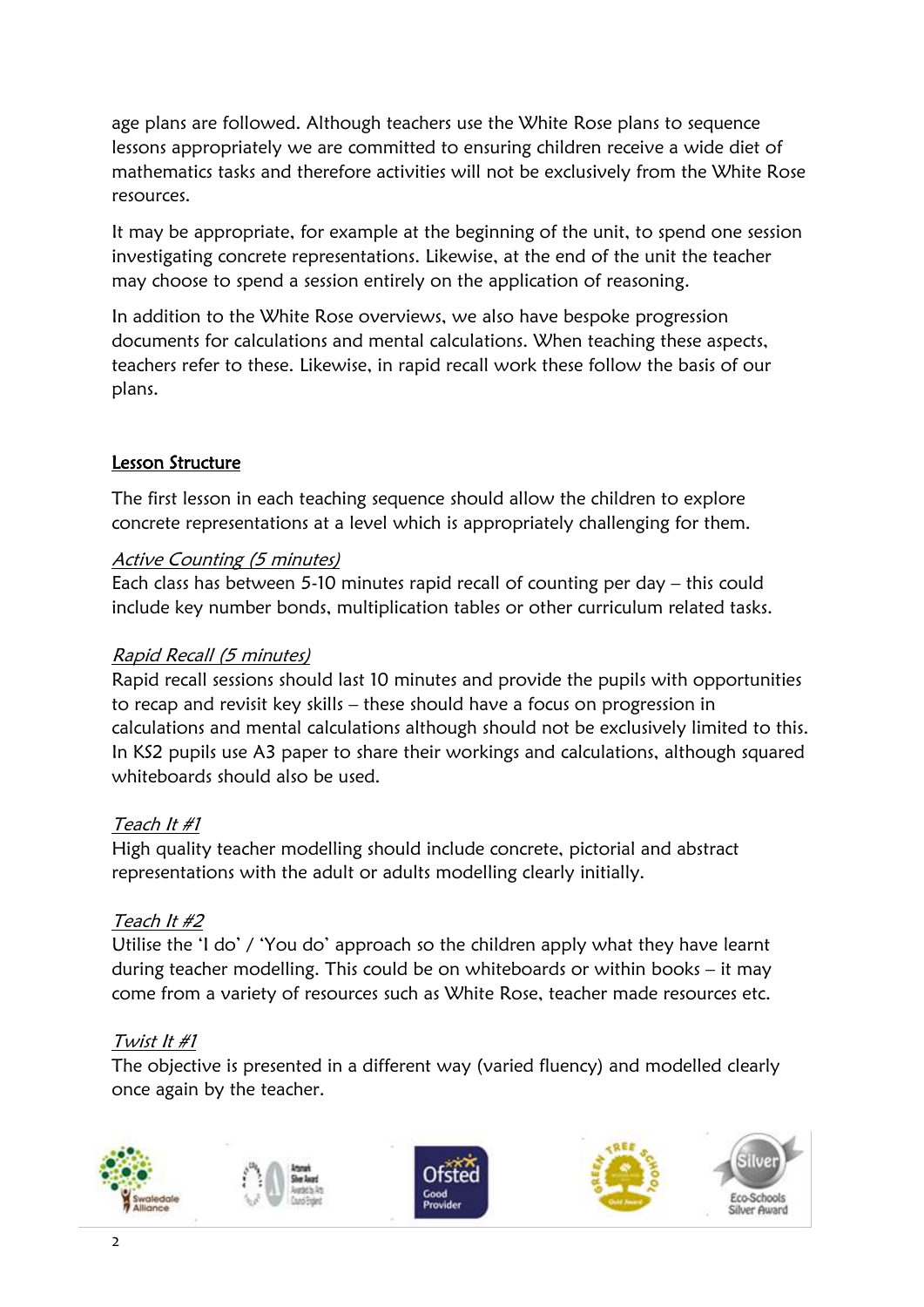## Twist It #2

Children apply their knowledge in a different context.

## Deepen It

The children are given the opportunity to explore the objective at a deeper level through reasoning and problem solving tasks.

## **Challenge**

An additional extension challenge which some children may access.

### Plenary

This may involve a recap of knowledge, children self-marking or additional extensions. Where possible, real life links should be clearly explained to the children.

The teacher may decide to follow the above sequence within the initial lesson and stop the children after each part, moving some children on. Equally, they may decide to hold a whole class input first and then allow the children to work through problems independently.

# Learning Environments

Learning environments should be maths rich. Resources should be readily accessible to the children. In addition each classroom should include:

- Age appropriate number lines (linked to curriculum objectives)
- A hundred square
- Concrete resources which are readily accessible
- Four sections Concrete / Pictorial / Abstract / Reasoning with examples of each.
- A vocabulary section with relevant vocabulary for the topic
- Squared easel paper for modelling key concepts

# Presentation

Children worked in squared maths books which are clearly labelled in the school style. Children use one square per digit and are encouraged to present their work to the best of their ability. When paper is used, it is trimmed and children are taught how to stick it in neatly. All work has a date and learning objective which starts with 'Can I…' and an objective clearly linked to the national curriculum. Objectives may be provided for the children or written themselves depending on their age and ability. Children start a new page for each piece of work.









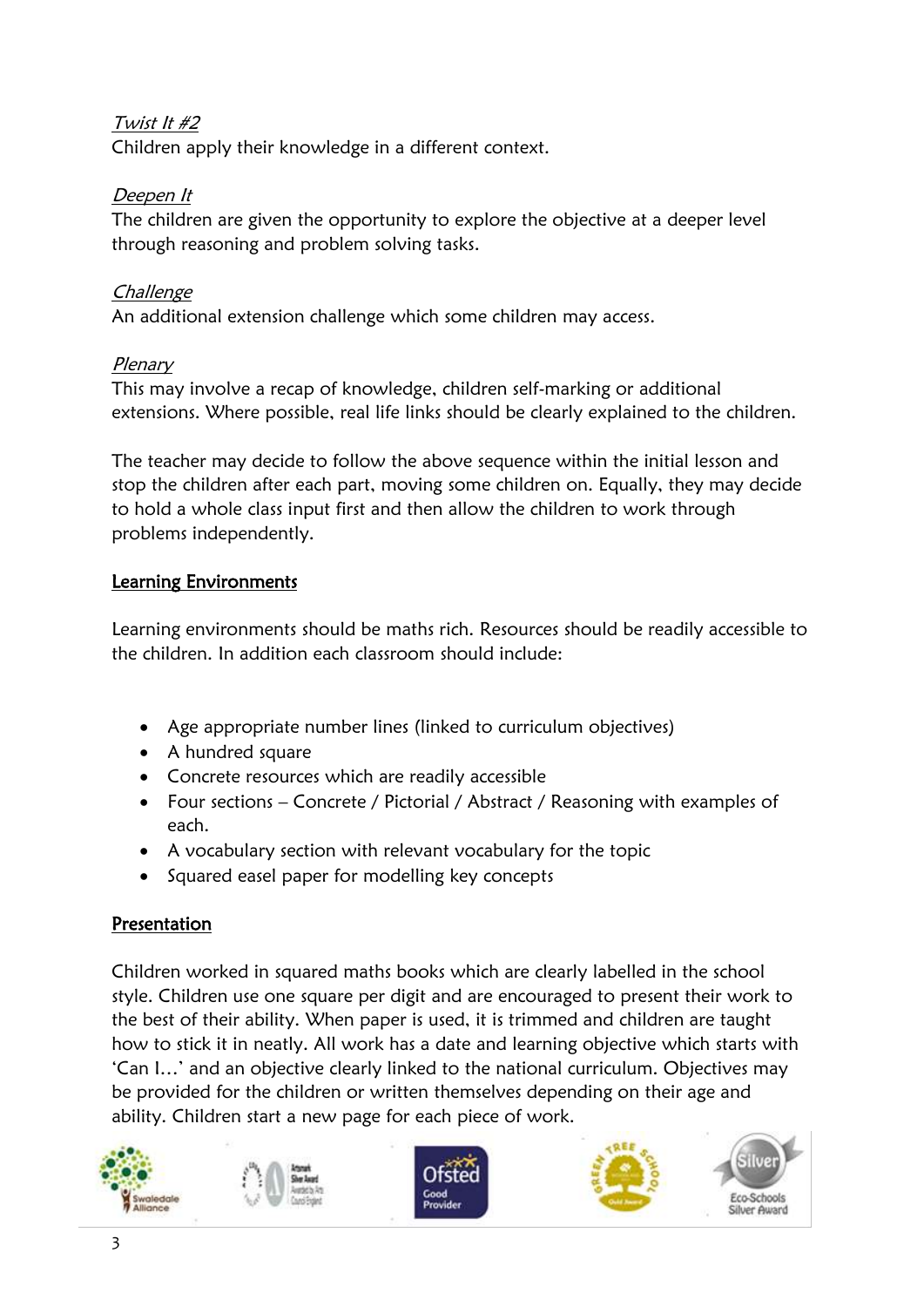#### Self-Assessment

Children self-assess at the end of a piece of work using a green, red or orange colouring pencil.

#### Marking & Feedback

Our emphasis will be on 'live marking' with either the children marking their own work (blue pen) or teacher marking correct or incorrect answers.

The teacher will not provide written comments in maths books, instead whole class feedback forms will be used. Children will respond to teacher feedback immediately using a purple pen. They will also correct a reasonable amount of work or complete extension activities in purple pen.

#### Progression in Mental Mathematics

The progression in mental mathematics documents are proven to be progressive over time. They are year group end objectives and it is recommended that they are tested at least half-termly, so careful tracking and rapid interventions can be implemented for children who are not on track.

### Assessment & Impact

The school has a supportive ethos and our approaches support the children in developing their collaborative and independent skills, as well as empathy and the need to recognise the achievement of others. Children can underperform in Mathematics because they think they can't do it or are not naturally good at it. Our programme addresses these preconceptions by ensuring that all children experience challenge and success in Mathematics by developing a growth mindset. Regular and ongoing assessment informs teaching, as well as intervention, to support and enable the success of each child. Our mathematics curriculum is high quality, well thought out and is planned to demonstrate progression. Within each objective, children should access varied fluency, the opportunity to reason and problem solve. Children use mathematics books to record their progression which are marked in accordance to our feedback policy.

The expectation is that the majority of the children will move through the domains of mathematics and where needed, will access 'keep up' interventions to ensure they do not fall behind. Staff monitor this through the use of the Target Tracker assessment